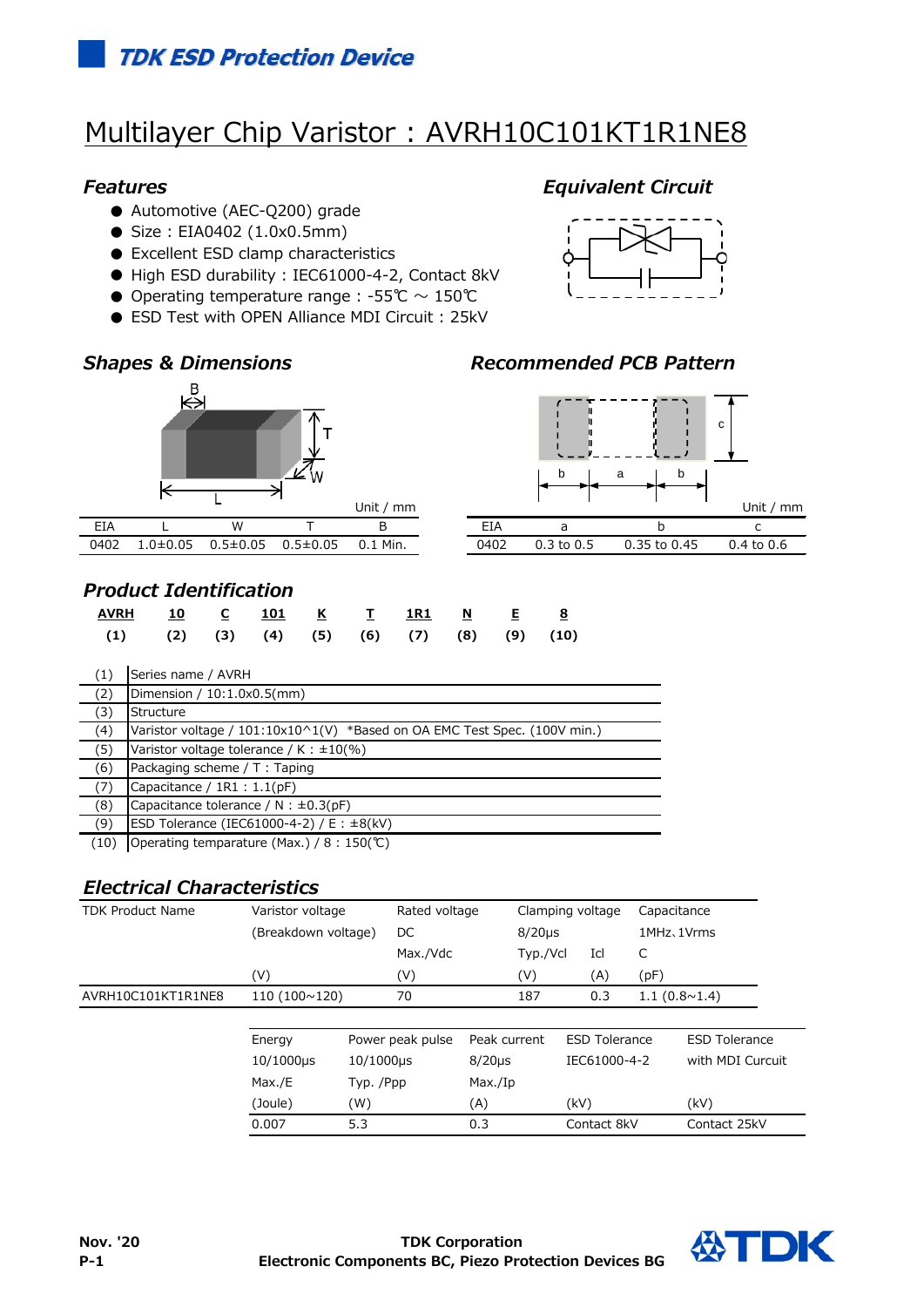## Multilayer Chip Varistor : AVRH10C101KT1R1NE8



*Current - Voltage Current - Voltage (TLP)*



*Breakdown Voltage - Temp. Leakage current - Temp.*









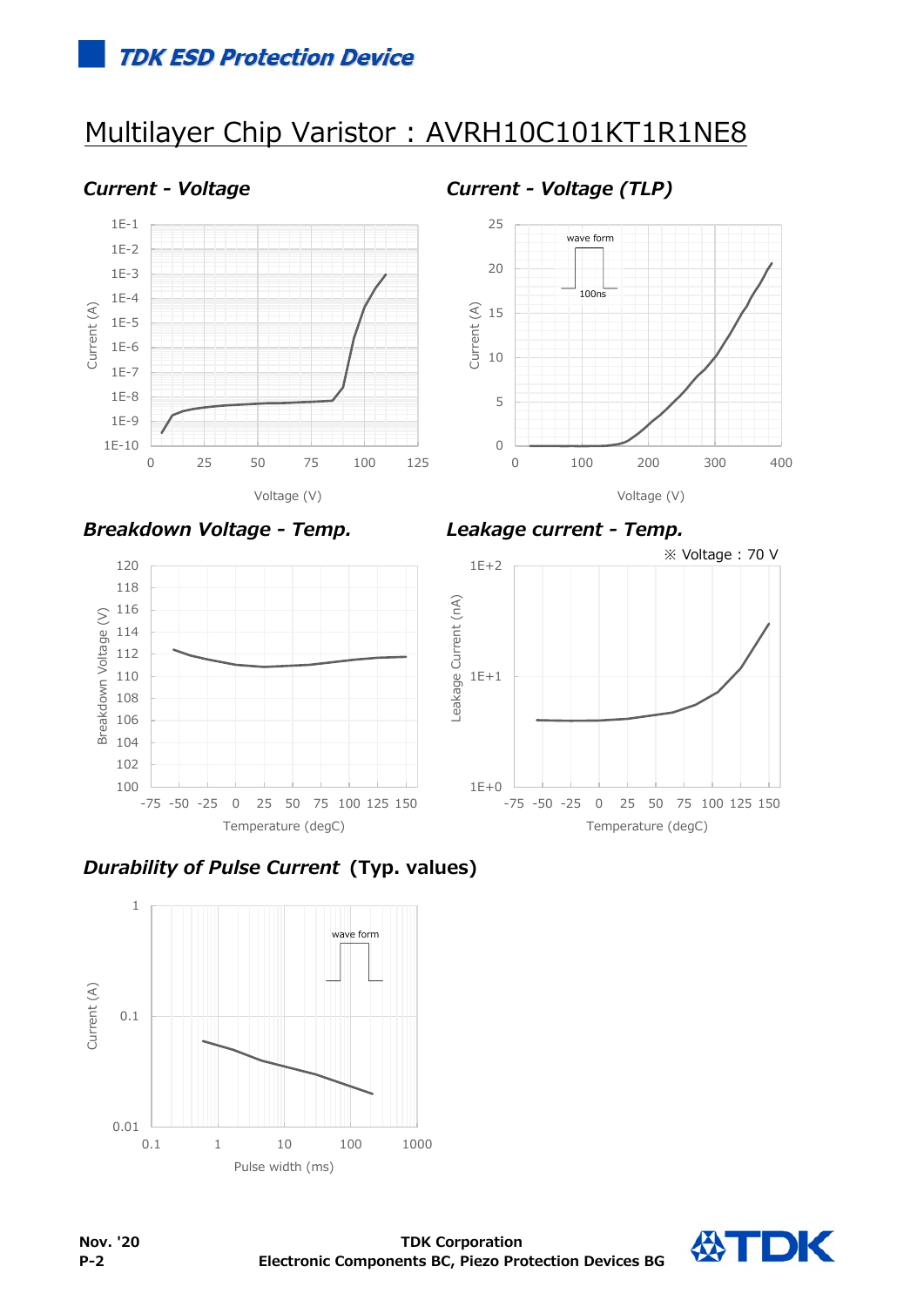# Multilayer Chip Varistor : AVRH10C101KT1R1NE8

### *Capacitance Dispersion Capacitance - Temp.*







*DC bias Capacitance - Freq.*









公TDK

**Nov. '20 P-3**

**TDK Corporation Electronic Components BC, Piezo Protection Devices BG**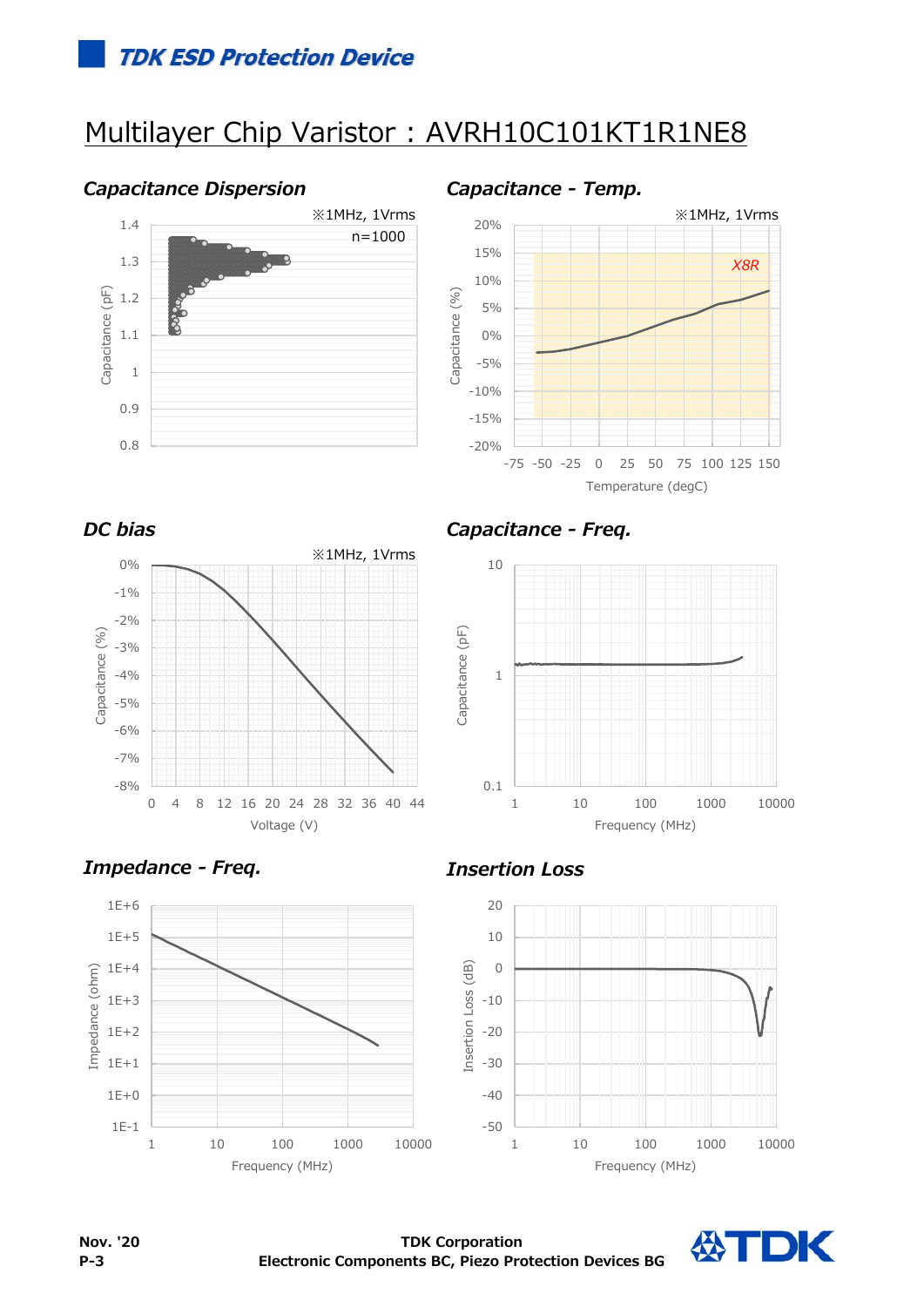# Multilayer Chip Varistor : AVRH10C101KT1R1NE8

## *ESD Discharge ESD Discharge*

### ▶ 150pF/330ohm,  $\pm$ 8kV, 100times ▶ 150pF/330ohm,  $\sim$  $\pm$ 8kV, 10times



### 10% 8% 6% AV1mA/V1mA (%) ΔV1mA/V1mA (%) 4% 2% 0%

## 4% 6% 8%





## *ESD Discharge ESD Discharge*

### ▶ 330pF/2000ohm, ±8kV, 100times ▶ 330pF/2000ohm, ~±8kV, 10times



※Criteria : ΔV1mA/V1mA ≦ 10 %